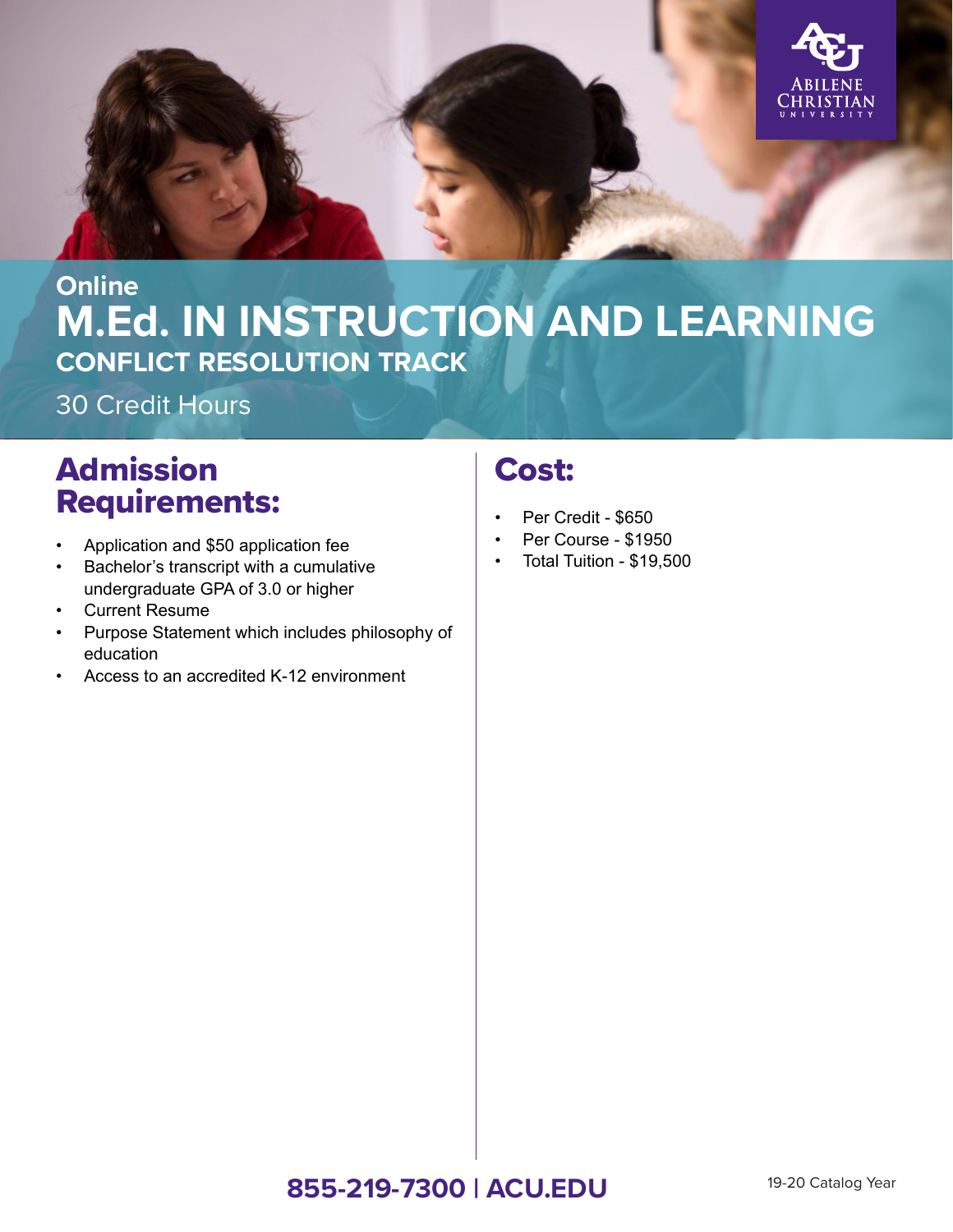## **M.Ed. IN INSTRUCTION AND LEARNING CONFLICT RESOLUTION TRACK**

## Curriculum:

### **EDUC 686: Reframing Learning**

Establishes the framework for moving a school culture from a focus on teaching to a focus on learning.

### **EDUC 683: Implementing Continuous**

**Improvement:** Applies a framework for continuous improvement that provides a quality teaching and learning environment.

### **EDUC 684: Meeting the Learning Challenge**

Prepares the student to implement current theory, best practices, and brain research and to explore and investigate strategies that have a high probability of increasing learning for all students.

### **EDUC 688: Creating Effective Learning Environments**

Explores and investigates current research based practices and theories about ways to promote meaningful learning for all members of the school community. Emphasis is on factors and conditions within the school's circle of influence that enhance learning.

### **EDUC 687: Managing Data to Improve Student Learning**

Focuses on datadriven decision making and skills necessary to meet the needs of all children and to reach accountability expectations. Special emphasis is on action for continuing analysis of the gaps between goals for student learning and student performance.

### **CONR 606: Theory I**

This course introduces students to various communication and social/political theories as means to explain, predict, and ultimately resolve conflict between individuals and groups. The course makes extensive use of television and film to illustrate theoretical analyses of interpersonal and group communication and conflict.

### **CONR 603: Negotiation: Principles and Practice**

Comprehensive study of the conceptual and interpersonal skills required to engage in effective negotiation. Topics include analyzing the negotiation context, preparing a negotiation plan, conducting negotiation sessions, and addressing issues such as emotion, cognitive bias, and power and their effects on the negotiation process.

#### **CONR 604: Mediation: Principles and Practice**

This course focuses on the art and science of facilitating conversations and negotiations between parties in conflict. Designed for individuals in leadership roles in a wide variety of organizational and personal environments, as well as individuals seeking professional work in conflict resolution, the course presents opportunities for personal assessment and development of party and group facilitation, problem-solving skills, and approaches for conflict management through the role of mediator.

### **CONR 615: Managing Conflict in Schools**

Provides a basic understanding of the nature and management of conflict in schools. Students will learn to identify and deal with conflict through appropriate strategies, processes, and interpersonal skills.

### **EDUC 661: Captstone in Curriculum and Instruction**

Provides a culminating, student-centered, studentdirected experience in which students analyze and synthesize knowledge, skills from across their program to demonstrate mastery of the learning outcomes in Curriculum and Instruction for the Department of Graduate Studies in Education. A capstone course.



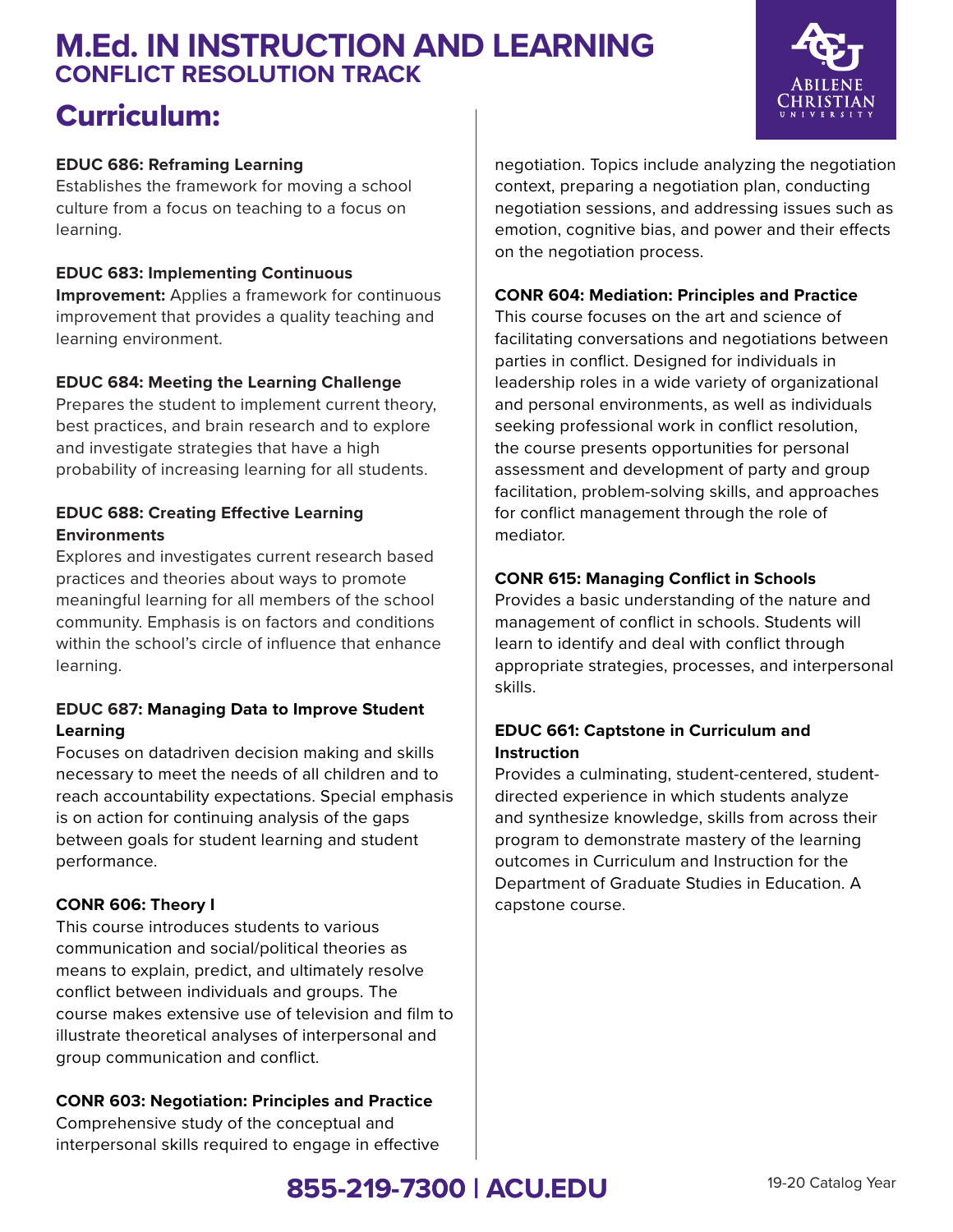

# **M.Ed. IN INSTRUCTION AND LEARNING Online LEARNING WITH EMERGING TECHNOLOGIES TRACK**

30 Credit Hours

# Admission Requirements:

- Application and \$50 application fee
- Bachelor's transcript with a cumulative undergraduate GPA of 3.0 or higher
- **Current Resume**
- Purpose Statement which includes philosophy of education
- Access to an accredited K-12 environment

## Cost:

- Per Credit \$650
- Per Course \$1950
- Total Tuition \$19,500